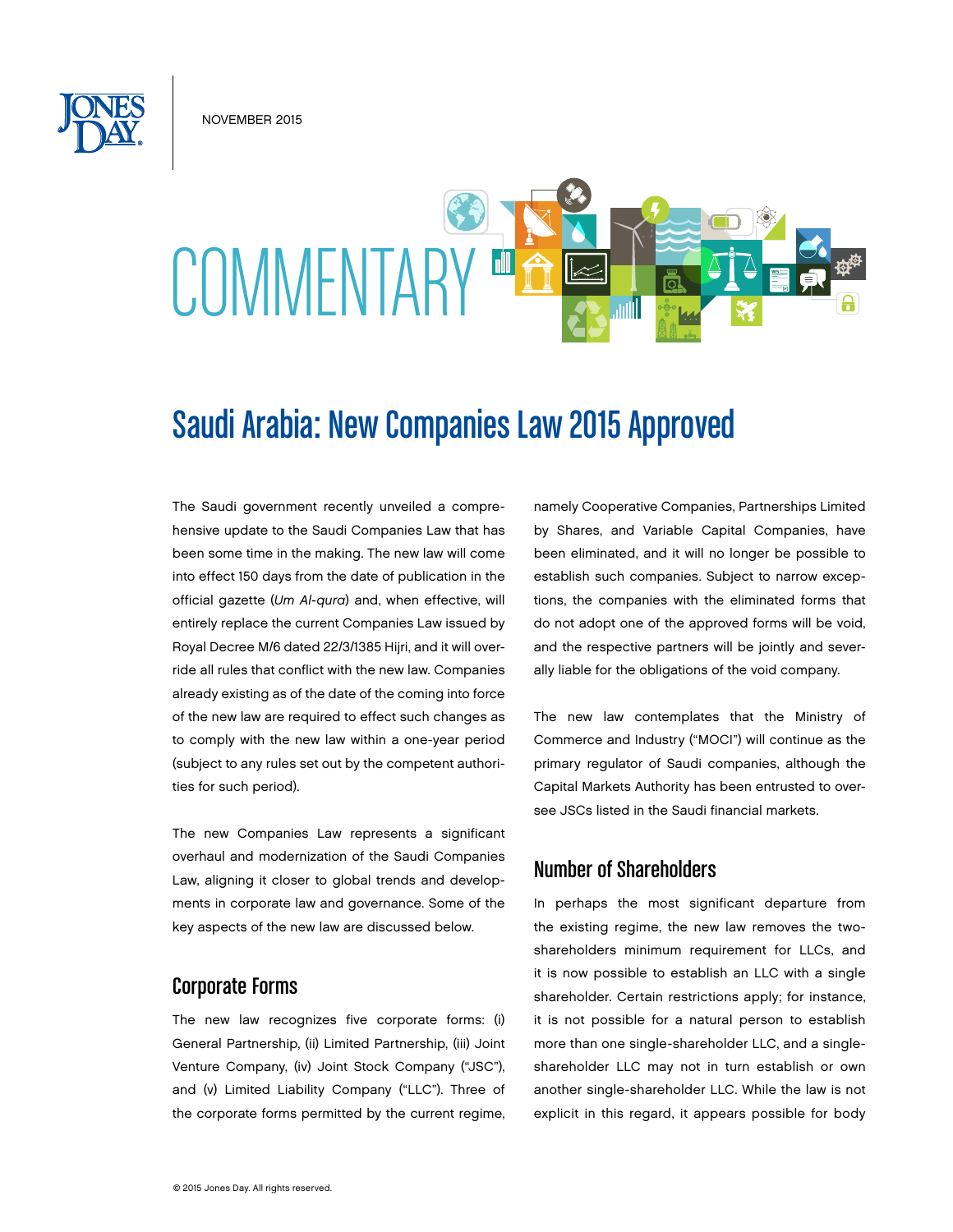corporates to establish one or more single-shareholder LLCs in the Kingdom, although it remains to be seen how flexibly the MOCI will administer this aspect.

JSCs now require a minimum of only two shareholders (down from five shareholders in the existing law). However, the government, juridical public entities, companies wholly owned by the government, and companies with a capital of more than 5 million Saudi Riyals will be able to establish a JSC with just a single shareholder under the new law.

# Share Capital

There continues to be no minimum capitalization requirement for LLCs. The minimum capital to establish a JSC has been reduced from 2 million Saudi Riyals to 500,000 Saudi Riyals. As a practical matter, the Saudi Arabian General Investment Authority ("SAGIA"), which licenses all foreign investment into the Kingdom, may impose additional capital requirements for foreign investors above and beyond the minimum requirements of the Companies Law, depending on the nature of the envisaged commercial activity.

# Electronic Publication

The law calls for various publications and proclamations to be made on the MOCI website electronically including the publication of Articles, Bylaws, and their amendments, thus potentially removing the requirement to publish such documents in the official gazette.

# Joint Stock Companies/Corporate Governance

In the event that the chairperson and members of the board of directors of a JSC resign or if the General Assembly has been unable to constitute the board of directors by voting, the MOCI, or the Capital Markets Authority (in the case of listed companies), may step in and form a temporary committee to oversee the company with the appropriate experience, specialization, and number of members.

Enhanced corporate governance provisions impose new restrictions on the combining of the post of chairperson of the board with executive positions. Further, an audit committee is required to be established to oversee the JSC's

business, and the members of the audit committee—consisting of between three and five members—may not be composed of executive members of the board (whether from the shareholders or not). In the matter of voting rights, cumulative voting is permitted for the election of the board of directors provided that the voting rights per share may not be used more than once.

The holding of general meetings of shareholders and the participation of the shareholders in the deliberations and voting on decisions may now be conducted through "modern technological means" in accordance with the regulations set out by the competent authority. A similar facility for limited liability companies does not seem to be contemplated.

The new law permits a JSC to issue debt instruments and financing instruments (*Sukooks*). A JSC may also purchase or pledge its own shares pursuant to the rules set out by the competent authority; however, the shares so purchased by the company may not be voted at shareholder meetings.

#### Concept of Holding Company Introduced

The new law introduces the concept of an LLC or JSC being used as a "holding company," which is essentially a company whose purpose is to control other LLCs or JSCs as subsidiaries through the possession of more than half of the capital of such companies or by controlling the formation of the board of directors.

Holding companies can be used for a variety of purposes including investing in stocks and other securities, owning its own real estate and movables, and holding intellectual property. A holding company is required to prepare annual consolidated financial statements using recognized accounting practices for covering all its subsidiaries.

#### Losses

If the losses of an LLC reach 50 percent of the capital, Art. 181 states that the manager must register this fact at the Commercial Register and call a general assembly of the shareholders within 90 days from the day of notifying them in order to consider whether to continue or dissolve the company. If the manager neglected to call the partners or if no